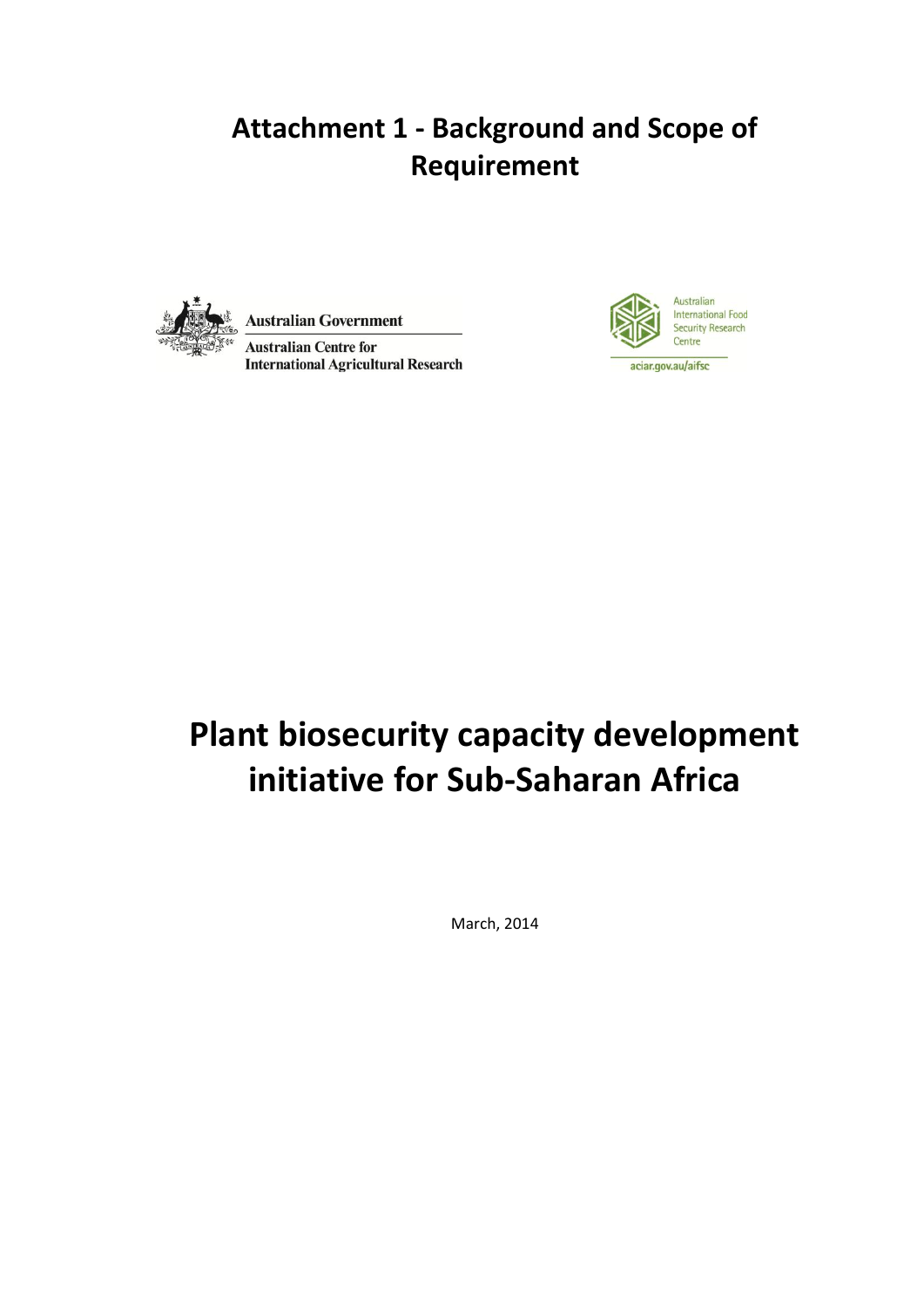## **1. Introduction**

This document aims to provide information to Australian plant biosecurity agencies, institutions and related organisations who are interested in providing services to implement the Australian International Food Security Research Centre's (the Food Security Centre) plant biosecurity capacity development initiative (the Initiative) for Sub-Saharan Africa (SSA).

The document details the background and scope of the Initiative, outlines initial proposed activities, and identifies potential African biosecurity agencies that may partner in delivering the Initiative. The document's objective is to help Australian biosecurity proponents to determine whether they have and/or can assemble the necessary interest, skills, experience and partnerships with other Australian biosecurity organisations to participate in any or all of the Initiative and prepare Expression of Interest applications to deliver the Initiative.

While it is expected that activities outlined in this document will be the focus of the Initiative, it is acknowledged that the detail and relative emphasis of the Initiative's focus and activities may evolve during the Initiative's development process.

The first phase of the Initiative is to be implemented in first half of 2014 commencing with a technical/scoping workshop to determine specific plant biosecurity priorities in target sub-Saharan countries and the region as a whole, the strengths that Australian biosecurity agencies and institutions can bring to address these priority problems, any synergies and leverage with other donor and/or multilateral plant biosecurity initiatives in Africa, and the nature of activities (e.g. workshops, short term placements, etc) needed to achieve a measurable and sustainable impact of capacity development on African plant biosecurity needs.

# **2. Background**

 $\overline{a}$ 

Biosecurity**<sup>1</sup>** control is an integral pillar of food security (which is comprised of food accessibility, affordability and adequate use) and is at the core of many national and international agricultural research and development efforts aimed at increasing agricultural productivity, sustainability, market access and trade.

Effective and sustained management of biosecurity control is best served by an integrated and coordinated approach that links actors – both private and public – along the farm production, harvesting, processing and marketing/trade pathway. Given the spread of pests and disease disregards national borders, the effective management of biosecurity risks also requires strong linkages and commitment between biosecurity actors at regional and international levels.

Many developing countries have inadequate or fragmented public resources, systems and capacity to address and manage the wide range of biosecurity hazards/threats – primarily pests and diseases – that can impact on animal, plant and human health within agricultural production systems and processing and marketing/trade chains.

A lack of biosecurity resources and capacity<sup>2</sup> at the official level is particularly significant in least developed countries – including many within sub-Saharan Africa – which have limited public

**<sup>1</sup>** According to FAO, biosecurity is a strategic and integrated approach that encompasses policy and regulatory frameworks that analyse and manage animal and plant health risks, food safety, biosafety and associated environmental risks

*<sup>2</sup> Capacity is defined by OECD/FAO as "the ability of people, organizations and society to manage their affairs successfully." Capacity development is the process of unleashing, strengthening and maintaining capacity and includes: Human resource development; the process of equipping individuals with understanding, skills and access to information, knowledge and training. Organizational development: the enhancement of management structures, processes and procedures within*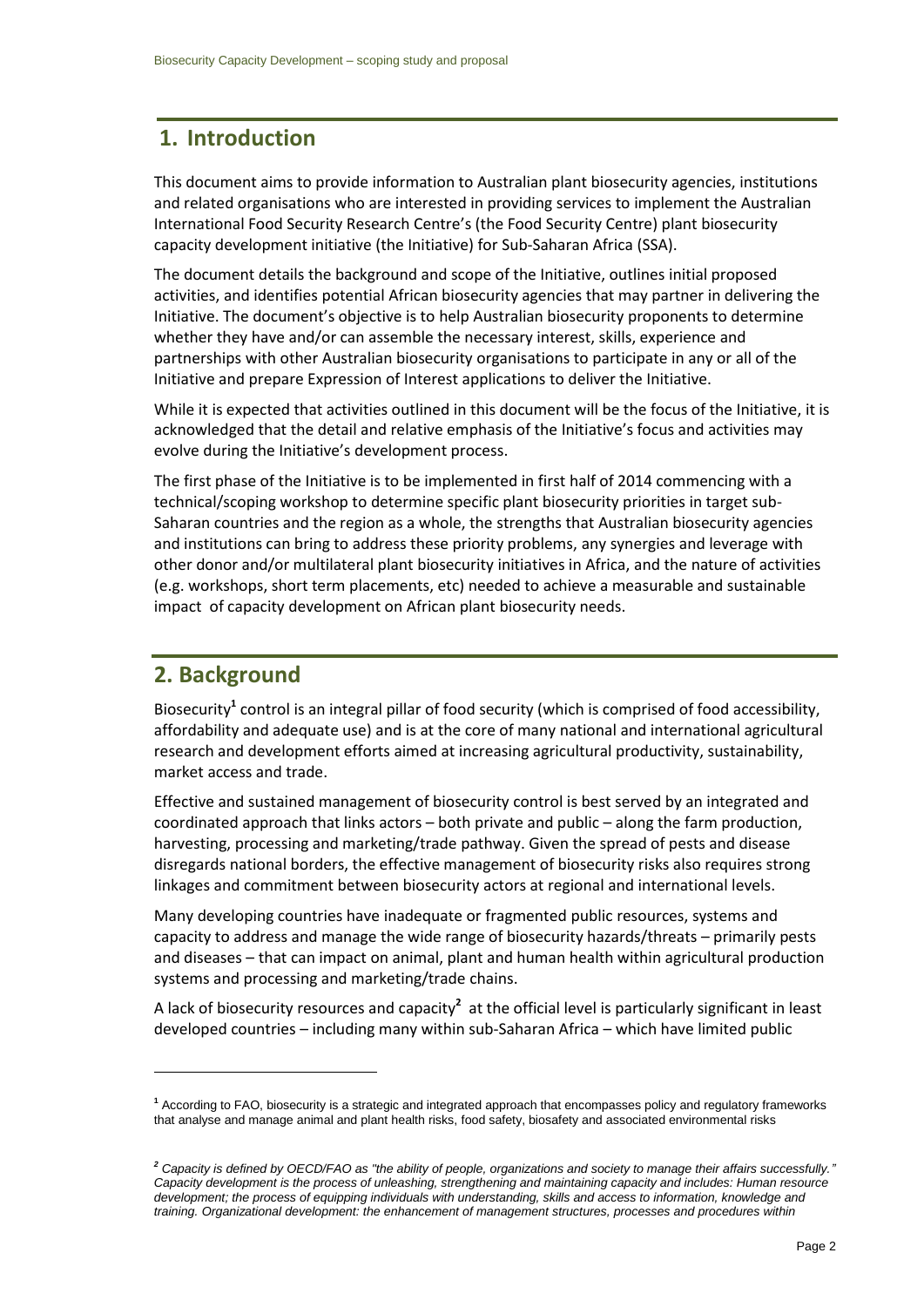resources, infrastructure and human capacity to assess biosecurity risks and implement strategies, systems and policies to effectively address the animal health, plant health and food safety needs of various agricultural commodities and their value/market chains.

Limitations in biosecurity institutional and policy settings at the country and regional level not only jeopardize a country's agricultural productivity and food security, it can seriously undermine the impact of aid that focuses on research-led agricultural commodity or systems-based interventions.

Significant efforts have been made in recent years by a number of national, regional and multilateral agencies to enhance plant and animal protection capacity in Africa with work continuing – especially through the African Union (AU) and its departments, and regional economic groupings (RECS; e.g. COMESA) – to establish common protocols for pest and disease diagnostics, analysis and surveillance systems and phyto-sanitary trade requirements. However, official biosecurity control capacity remains challenged in many countries in SSA and significant efforts are required to achieve adequate and effective biosecurity control within national agencies and the various RECs.

The Food Security Centre was established at the end of 2011 with the specific objective of supporting research on the barriers to adoption of food security research for development innovations implemented by research and donor organisations. The [Food Security Centre's](http://aciar.gov.au/aifsc/sites/default/files/images/aifsc_strategy_2013.pdf)  [Strategy](http://aciar.gov.au/aifsc/sites/default/files/images/aifsc_strategy_2013.pdf) is to focus investment in target countries in Sub-Saharan Africa through several Research Programs that are complemented by an Education, Training and Capacity Building Program which aims to build individual and institutional capacity for research development and management through:

- supporting the training of individuals in food security issues,
- strengthening institutional capacity to address food security, and/or
- establishing formal partnerships between African and Australian institutions.

In developing the Education and Capacity Building Program, the Food Security Centre was keen not to duplicate agricultural aid work undertaken by Australian agencies (including ACIAR), but rather to complement this work with a new type of capacity development program that builds on Australia's strengths and Africa's key needs to improve food security.

Biosecurity capacity development was identified as a potential capacity development priority for the Food Security Centre at discussions held at the Centre [Conference](http://aciar.gov.au/aifsc/aifsc-conference-food-security-africa-bridging-research-and-practice) in November 2012. It was noted at the Conference that Australia's biosecurity systems, agencies and institutions have strong expertise in biosecurity control and the protection and sustainability of plant, animal and food industries that could be leveraged to build capacity at both the national and regional level in SSA. Senior African delegates noted that intra-regional trade represented a key pathway into food security in SSA but that major (solvable) biosecurity challenges were presenting as obstacle to achieving this.

The AIFSC Conference concluded that a capacity building program that focused on strengthening biosecurity awareness and capacity of mid-level policy and decision makers at a national and regional level would contribute significantly to addressing these needs.

It was with these priorities and needs in mind that the Food Security Centre has worked during 2013 to scope a biosecurity capacity development initiative; the key goal being to implement a program to enhance the capacity of middle level managers and decision makers in target SSA countries to address, build and enhance national and regional biosecurity control capacity.

 $\overline{a}$ 

*organizations including relationships between different organizations and sectors (public, private and community). Institutional and legal framework development: legal and regulatory changes to enable organizations, institutions and agencies in all sectors to enhance their capacities.*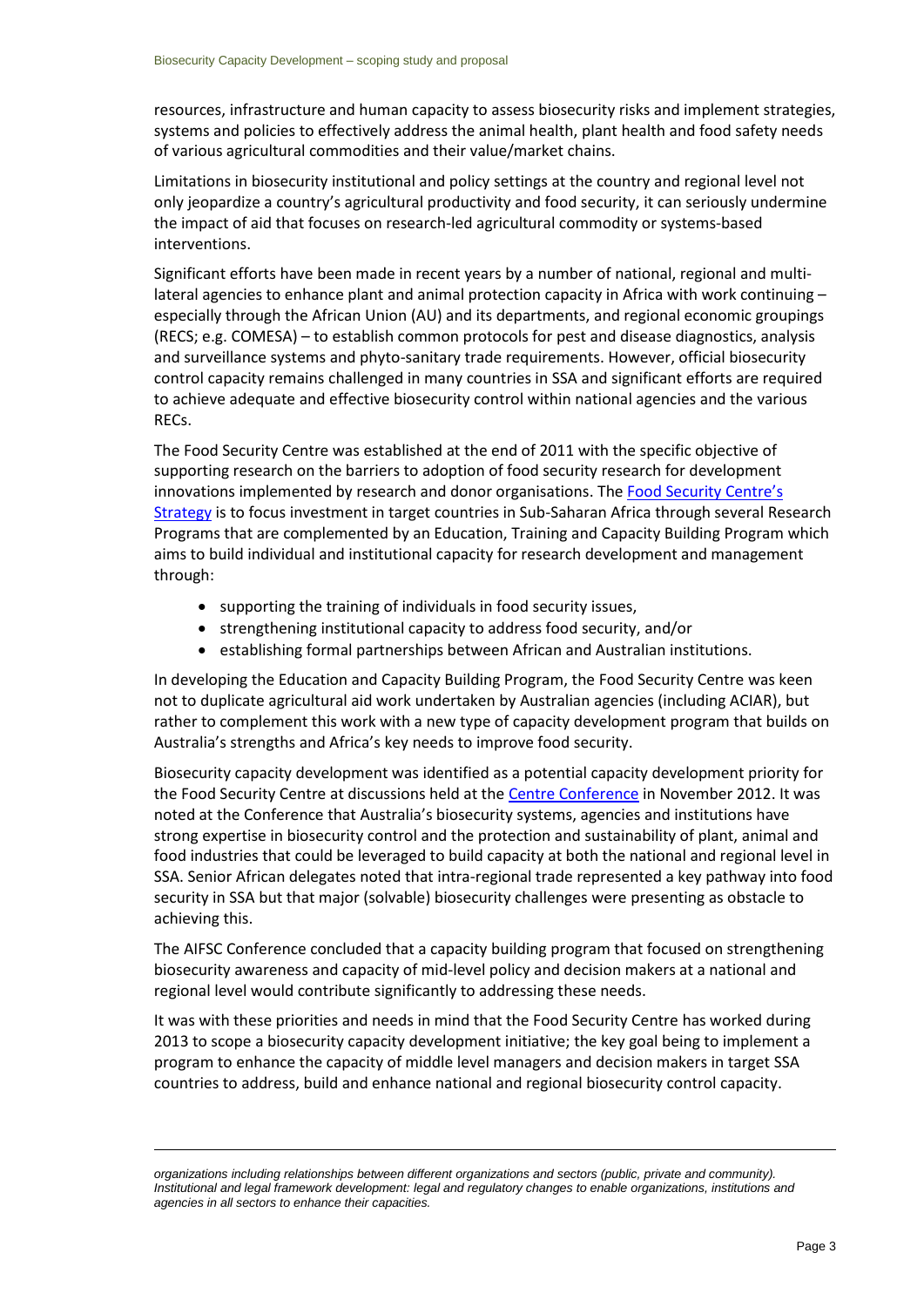This paper outlines the results of the scoping study and identifies initial investments, complementarities and activities needed to implement a capacity development program targeting plant biosecurity. The program aims to address priority plant biosecurity problems in the SSA region and to leverage the comparative advantages, expertise and best practice Australian biosecurity agencies can bring to address specific plant biosecurity control capacity problems and needs.

#### **2.1 Scoping African biosecurity priorities and Australian comparative advantage**

A scoping study undertaken in mid 2013 in consultation with African agricultural research, development, economic and regional representative bodies and relevant AU departments and African national, regional and multilateral agricultural development**<sup>3</sup>** agencies, identified a wide range of biosecurity capacity development are needs at the national and regional level exist in sub-Saharan Africa.

Given that significant multilateral and bilateral development activities and investments exist in various areas of biosecurity control in Africa, priority areas for potential Australian capacity development assistance were assessed against the following criteria:

- the benefits that would accrue at both national and regional level of capacity development in African-nominated biosecurity areas – in particular to agricultural productivity and trade
- the comparative advantage of Australian biosecurity systems, institutions and agencies in the African-nominated biosecurity areas
- the potential alignment, interest and readiness in Australian and African biosecurity institutions and agencies in partnering in capacity development, and
- alignment and linkage of the African nominated biosecurity areas with ACIAR/AIFSC and related Australian agricultural research for development projects in Africa

To ensure maximal impact of the Initiative, the needs assessment focussed on identifying biosecurity issues of national and regional significance – hence a focus of consultations was with pan-African agencies and institutions.

This regional approach is in line with the Centre's multi-country focus for research investment, and recognises that biosecurity pest and disease management works best at a regional level, and that developing a regional alumnus of participants will increase regional dialogue and cooperation to biosecurity control in the longer term.

Discussions with Australian agencies and institutions with biosecurity expertise were undertaken in parallel with scoping African biosecurity priorities in order to stocktake Australian biosecurity capacity development activities, expertise, potential linkages to African needs and comparative advantage**<sup>4</sup>** .

Reviewing African biosecurity priorities against the above criteria showed that plant pest, disease and contaminant surveillance and control was the biosecurity areas which aligns most closely with the biosecurity initiatives objectives and scoping study findings.

Note this does not imply that other areas of biosecurity capacity development should not be considered. Other areas of biosecurity capacity development may be delivered following evaluation of the effectiveness and impact of the pilot plant biosecurity program.

 $^3$  See Annex 1 for list of African agencies and individuals consulted.

**<sup>4</sup>** Annex 2 outlines Australian agencies, institutions and programs that have a role in biosecurity management both within Australia and internationally together with identification of biosecurity functions and activities. Note the listing of these agencies does not indicate they are prepared to partner in the Biosecurity Initiative.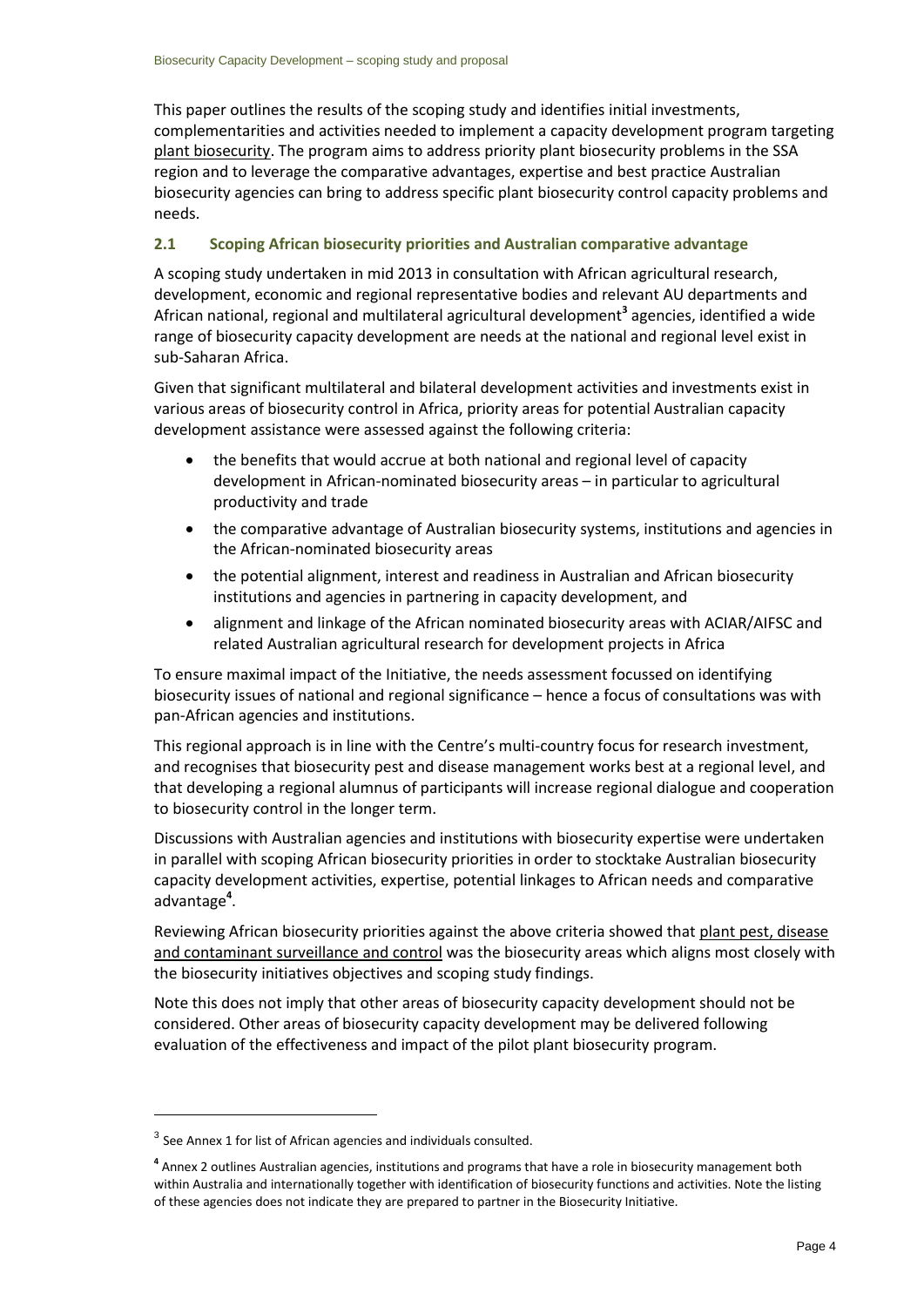# **3. Plant biosecurity capacity development program priorities**

Discussions with regional African agricultural and regional trade bodies showed that a high priority is placed on enhancing the capacity of national and regional agencies to undertake effective surveillance, identification, diagnosis and impact analysis of plant pests and diseases and to establish plans and systems to enhance the capacity of plant biosecurity management controls.

African Union agencies (under the Department of Rural Economy and Agriculture), regional trade bodies including COMESA and ACTESA, national agricultural agencies, and multilateral research and development bodies (ASARECA, ILRI, CABI) all highlighted that the development of plant pest and disease surveillance and diagnostic capacity is of high priority in the Sub-Saharan region; not only as a means to ensure agricultural productivity but also enhance regional agricultural trade capacity which is considered low and constrained by differing control capacity and trade standards.

Significant efforts have been made in recent years by ASARECA/ACTESA, IPPC, FAO, USAID and COPE in promoting and developing regional partnerships to establish common protocols for plant pest and disease diagnostics, analysis and surveillance within the region. CABI's Plant Wise has also worked at regional level to enhance plant pest and disease identification capacity.

Significant research for development efforts and donor investment are also being targeted at innovations and interventions to mitigate plant pest pressures and diseases – including significant expenditure on controlling aflatoxins in a number of crops and traded commodities (especially the most prominent staple food product maize).

Despite, and indeed to support these efforts, there remains a significant capacity development need for surveillance and management of plant pest and disease issues in sub-Saharan Africa the most important being:

- common frameworks and action plans for plant pest and disease surveillance and reporting – including pest risk lists;
- early warning systems and options for emergency plant pest and disease actions,
- plant pest and disease risk analysis;
- action plans for surveillance of aflatoxin contamination of plant products
- action plans for surveillance of fruit fly

While are a number of multilateral and bilateral plant and animal pest and disease programs in place in Africa, Australian competence and strength particularly in the area of plant pest and disease surveillance was specifically noted in a number of discussions as an area of comparative advantage which the Biosecurity Initiative would be well placed to service.

Discussions with African plant biosecurity stakeholders (ASARECA, CABI, KEPHIS, BecA, FAO, AU – departments (especially PACA) and the REC - COMESA) noted that Australian plant health expertise – including at regulatory and industry levels – would best directed to mentoring national plant protection and regional economic agencies in initiatives aimed at common understandings, systems, certification protocols, surveillance frameworks, and joint action for plant pest and disease plans across the region. These stakeholders also noted a willingness to partner with the Centre in the biosecurity Initiative.

## **4. Scope of Requirement**

#### **4.1 Background**

The Australian International Food Security Research Centre (the Food Security Centre) is seeking expressions of interest from Australian plant biosecurity agencies and related organisations to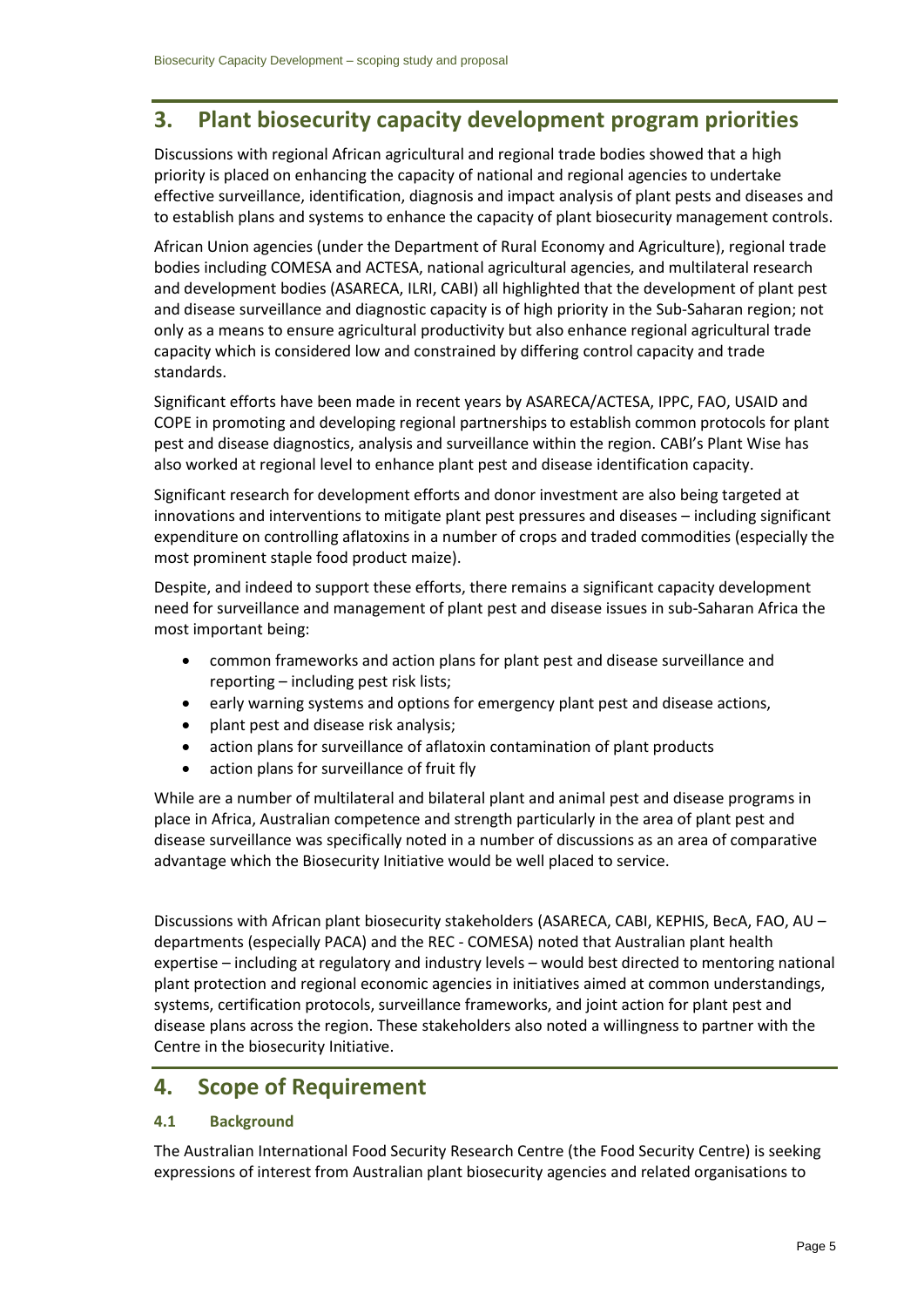implement a **Plant Biosecurity Capacity Development Program** (the Program) for target Sub-Saharan African countries.

The Program aims to address strategic African national and regional plant biosecurity capacity development needs by leveraging the comparative strengths and advantage in Australia's plant biosecurity agencies and institutions through delivering individual and institutional training focusing on priority African plant biosecurity needs.

#### **4.2 Scope**

The Program will be delivered in two phases comprising:

- Phase 1: Scoping and development of a full business plan of activities for the Program through consultation with key African plant biosecurity partners, including a regional plant biosecurity workshop to be run in Nairobi (first half 2014)
- Phase 2: Implementation of approved Program business plan activities in Africa and Australia (2014/15 and 2015/16 financial years)

The successful provider will be contracted to undertake the following activities:

- In Phase 1 work with Centre staff, partner African and Australian plant biosecurity agencies to run a technical scoping workshop in Africa in the first half of 2014 to identify and gain consensus on key plant biosecurity needs priorities, curriculum and modality of delivery of the **Plant Biosecurity Capacity Development Program** in 2014-15 and 2015- 16.
- In Phase 1 use the outputs of the workshop to develop a full business plan for Phase 2 of the Program outlining specific capacity building need and activities ensuring both regional and national plant pest and disease surveillance problems are considered and addressed, and Program activities are agreed among all partners
- The plant biosecurity problems, activities and Australian partners and linkages outlined in Table 1 - drawn from discussions with African plant biosecurity stakeholders – are to be used as the basis of developing the full business case, activities and budget for Program. The Phase 2 business plan must show:
	- o a curriculum of activities to be delivered and the means of delivery (e.g. mix of short term placements/visits, sandwich courses and workshops that involve partnering with African bioscience institutions and Australian biosecurity agencies/providers and industry); delivery of activities should operate on a roughly 50:50 collaborative arrangement where possible
	- o how activities aligns with the CAADP framework
	- o how it leverages and complements plant biosecurity capacity development activities currently supported by other donors
	- $\circ$  an indicative budget that costs implementation and delivery expenses in Africa and Australia, and the in-kind contributions of Australian and African partner agencies
	- o a timeline of activities including locations and partner involvement
	- $\circ$  a rigorous selection process that ensures appropriately qualified and placed participants are selected for capacity development; the selection process must involve participation with key partner organisations, sub regional and national bodies
	- o a process to follow up and mentor biosecurity fellows and partner African institutions to ensure embedding of capacity building in-country and region and sustainable application to identified biosecurity problems (including a biosecurity fellows alumnus to facilitate communication and partnering between fellows)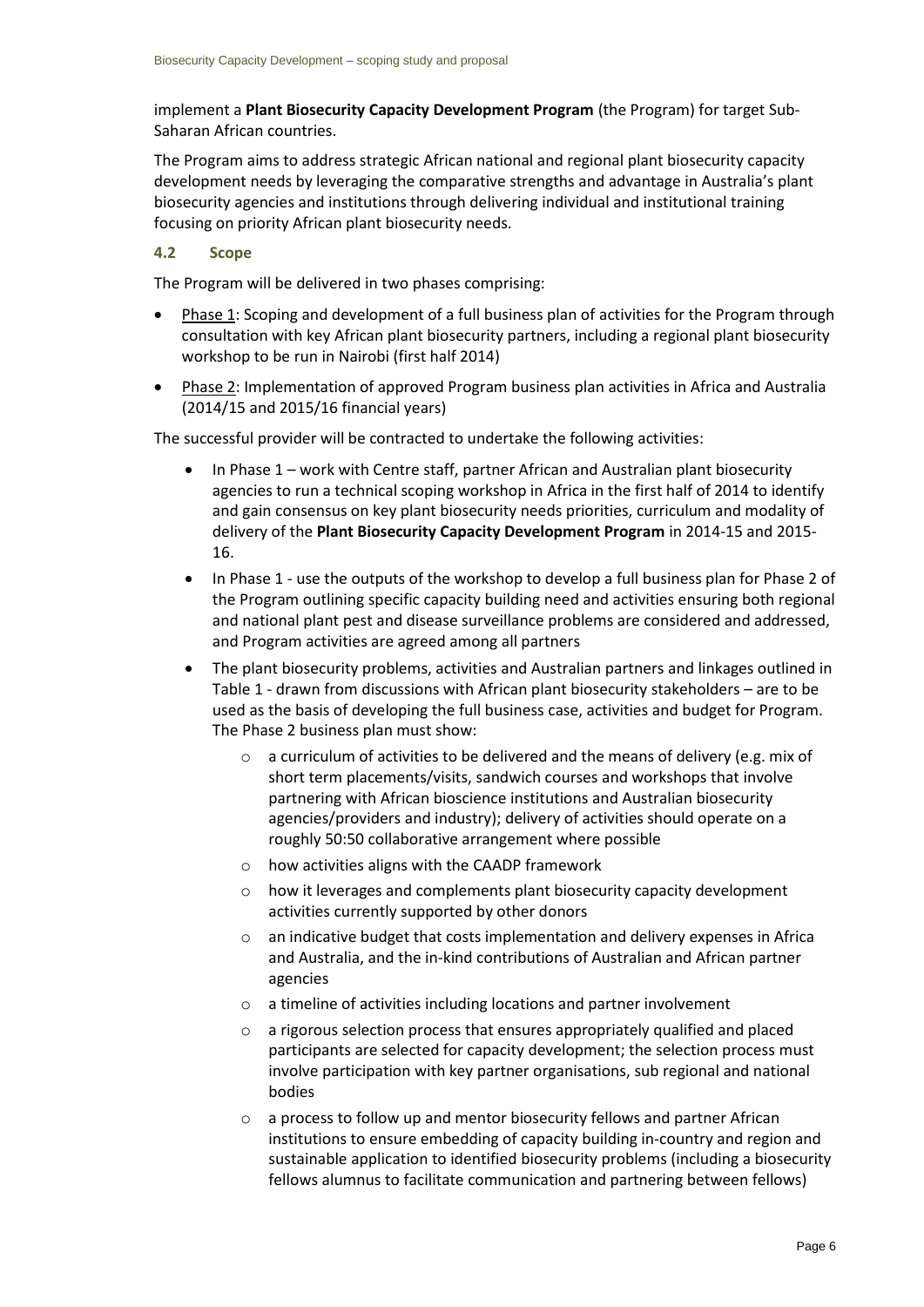- key performance indicators for the Program and a monitoring and evaluation activities to determine the impact and performance of capacity development activities at both the individual and institutional level, and the impact on Australian biosecurity capacity development capability
- a reporting schedule to report on the performance of the Program to the Food Security Centre.

#### **4.3 Timeline**

The EOI process is to be conducted in early 2014 with the aim of consultation with African regional bodies and Australian biosecurity agencies and providers, and a full business and implementation plan to be finalised by June 2014.

Implementation of activities by the successful tenderer should commence in the second half of 2014.

#### **4.4 Estimated Budget**

The estimated budget for the first phase of the Plant Biosecurity Capacity Development Program is to a maximum of A\$150,000 which will cover development and running of a technical scoping workshop and development of a full business plan for the Program.

The estimated budget for the second phase of the Program will be to a maximum of A\$650,000, which will dedicated to both management, implementation and reporting of Program activities.

Final funding details will be determined upon selection of specific activities of plant biosecurity to be supported and nature and type of engagement with African and Australian agencies.

Note that the Plant Biosecurity Capacity Development Program will provide a "blueprint" capacity development program which may be scaled out to address other biosecurity areas of need in Africa, and be adapted by the Centre and ACIAR in other global regions and partner countries.

#### **4.5 Response**

The Conditions of the EOI response are detailed in **Schedule 1 –EOI Response Form and Schedule 2 - Response to Statement of Requirement**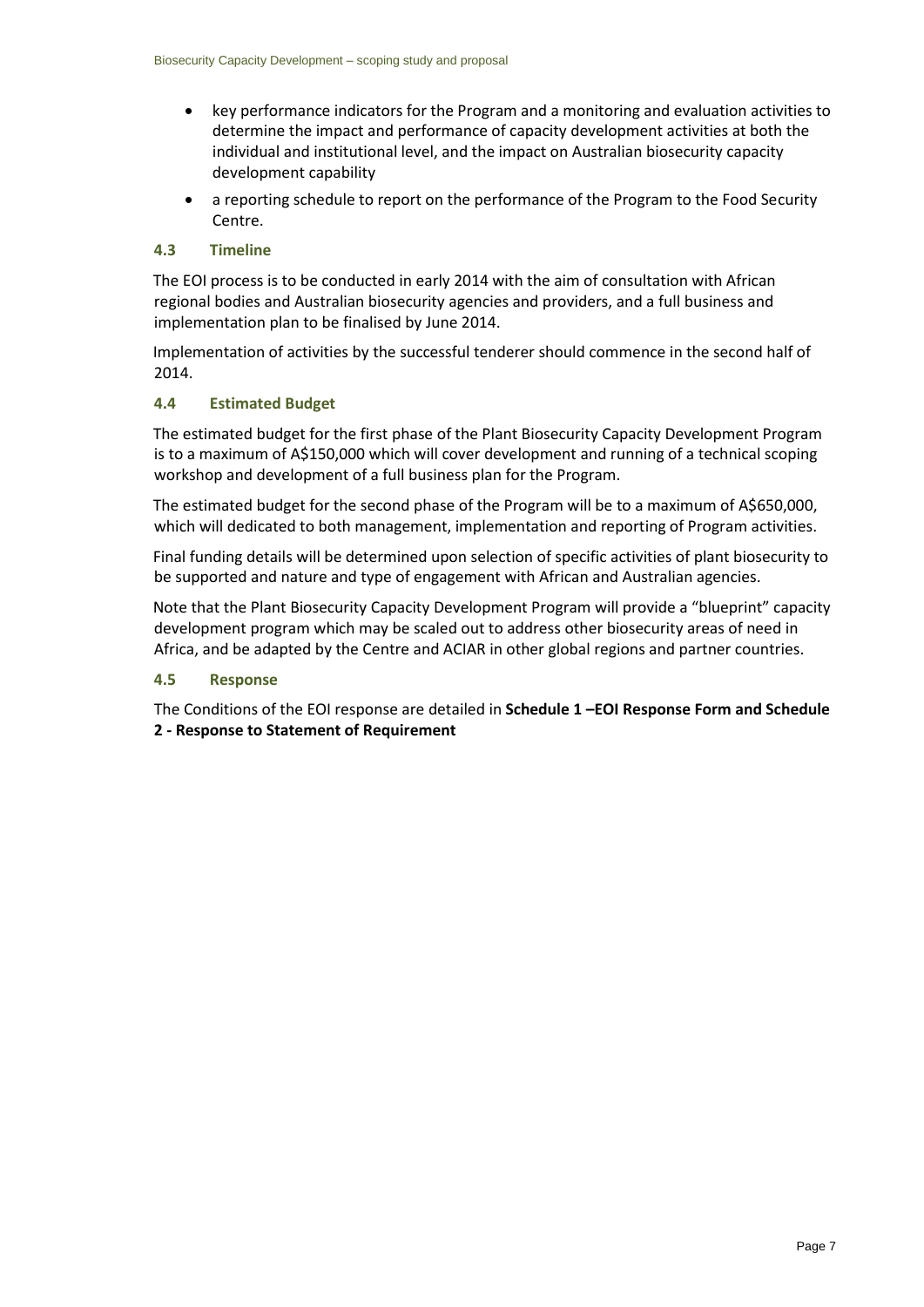| Table 1: Identified African plant pest and disease problem/need, strategic action, target activities and institutions vs. Australian agencies, expertise, and |
|---------------------------------------------------------------------------------------------------------------------------------------------------------------|
| research alignment                                                                                                                                            |

| African plant pest and disease<br>problem                                                                                                                                                                                                                                                                    | <b>Strategic action</b>                                                                                                                                                                         | <b>Possible capacity development</b><br>activities                                                                                                                                                                                                                                                                    | <b>African agencies</b>                                                                                                                                          | Aus agencies, expertise &<br>alignment                                                                                                                                                                                                                                                                                                                                                                                                                                   |
|--------------------------------------------------------------------------------------------------------------------------------------------------------------------------------------------------------------------------------------------------------------------------------------------------------------|-------------------------------------------------------------------------------------------------------------------------------------------------------------------------------------------------|-----------------------------------------------------------------------------------------------------------------------------------------------------------------------------------------------------------------------------------------------------------------------------------------------------------------------|------------------------------------------------------------------------------------------------------------------------------------------------------------------|--------------------------------------------------------------------------------------------------------------------------------------------------------------------------------------------------------------------------------------------------------------------------------------------------------------------------------------------------------------------------------------------------------------------------------------------------------------------------|
| Plant biosecurity capacity, systems<br>and infrastructure vary<br>significantly in Africa.<br>Plant pest & disease surveillance is<br>constrained by lack of frameworks<br>for survey, identification and<br>reporting.<br>This creates differences in control<br>capacity that undermines food<br>security. | Establish consistent<br>national and regional<br>approaches to plant<br>pest and disease<br>surveillance, early<br>warning systems, pest<br>risk analysis, pest lists,<br>certification systems | Capacity building activities to<br>deliver:<br>• Frameworks for pest and<br>disease surveillance<br>• Pest list development<br>• Mentoring of African National<br><b>Plant Protection Offices</b><br>• Standardised Inspection and<br>certification protocols<br>• Regional/national partnership<br>dialogue meetings | • KEPHIS<br>$\bullet$ CABI<br>• National Plant Protection<br>Officers/Quarantine Agencies<br>• African Union - COMESA, SADC<br>$\bullet$ FAO<br>$\bullet$ IPPC   | Dept of Ag<br>• Office of Chief Plant Protection<br>Officer (OCPO) interest<br>• International plant health<br>program (surveillance, pest lists,<br>diagnostics in SE Asia)<br>• Plant biosecurity (certification)<br><b>ACIAR</b><br>• ASEAN pest list development<br>project<br>• ASLP on mangoes<br>• SIMLESA projects<br><b>Crawford Fund</b><br>• Masterclass on Plant Health<br><b>CRC Plant Biosecurity</b><br>• Plant health diagnostics<br>• Training programs |
| Lack of capacity and frameworks to<br>conduct pest and disease risk<br>analysis (PRA) $-$ including for<br>contaminants: foremost aflatoxin                                                                                                                                                                  | Use Australia's<br>reputable pest and<br>environmental risk<br>analysis expertise to<br>guide development of<br>model PRA systems for<br>Africa                                                 | Capacity building to deliver:<br>• Develop standardised<br>approaches across countries<br>for PRA to link plant health<br>systems and surveillance and<br>guide management approaches<br>• Mentoring of specific PRAs<br>• Implementation of PRAs                                                                     | • African Union - Inter African<br>Phyto-Sanitary Council (IAPSC)<br>• KEPHIS<br>$\bullet$ CABI<br>$\bullet$ COPE<br>• COMESA<br>$\bullet$ FAO<br>$\bullet$ IPPC | Dept of Ag<br>• OCPPO interest<br>• Plant Biosecurity Division<br><b>ACIAR</b><br>• ASEAN pest list project<br><b>CEBRA</b><br>• Risk analysis protocols                                                                                                                                                                                                                                                                                                                 |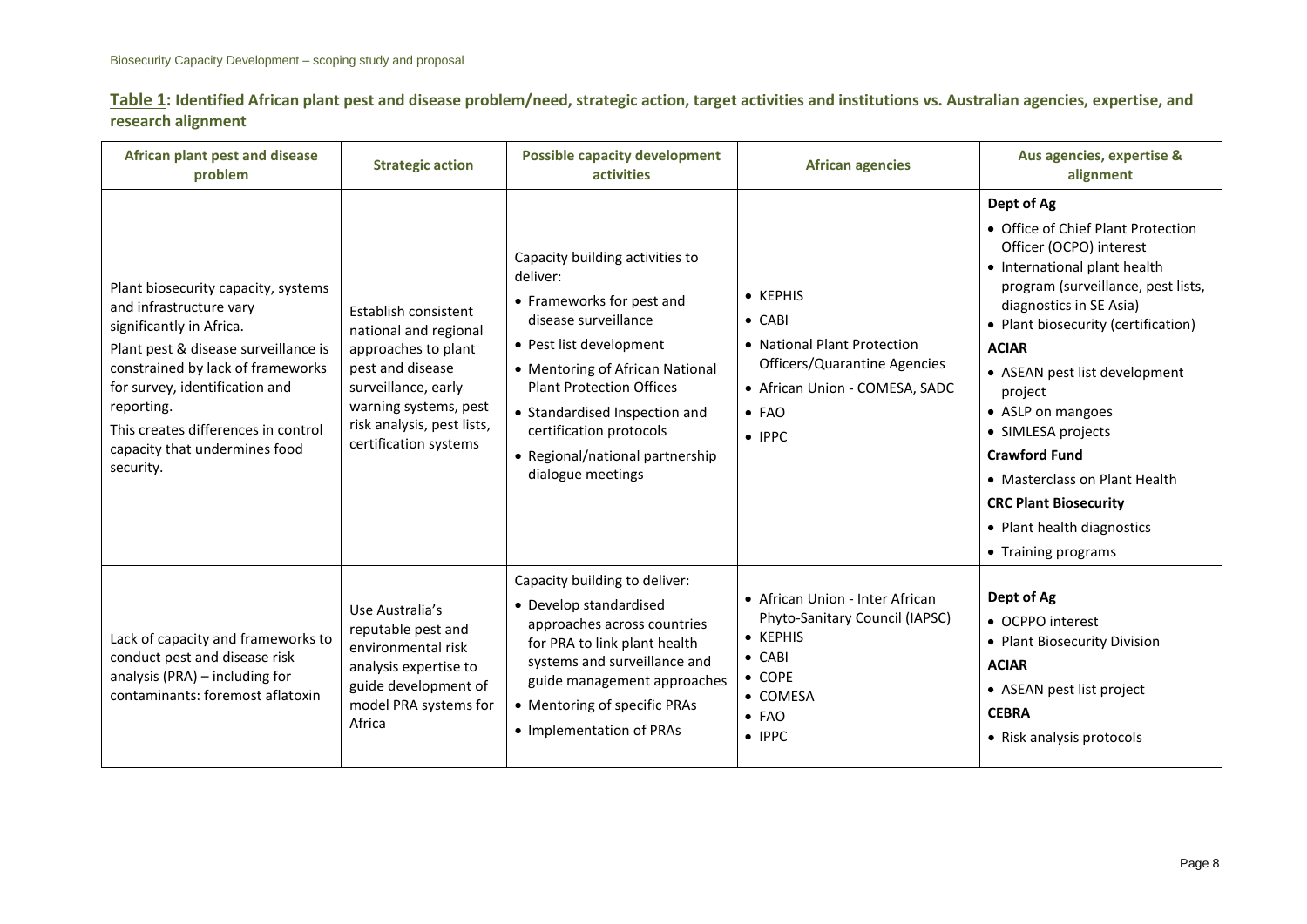| Aflatoxin detection and<br>management remain fragmented<br>despite significant investment                           | Develop systems and<br>approaches to<br>aflatoxin management<br>to enable sustained<br>monitoring for<br>mycotoxins thru the<br>production and supply<br>chain | Capacity building activities to<br>deliver:<br>• Design action plans and mentor<br>institutions with aflatoxin<br>control mandates<br>• Assist develop criteria for<br>monitoring aflatoxin<br>contamination in traded and<br>domestically produced and<br>consumed grains (contaminant<br>monitoring plans)<br>• Promote adoption of quick test<br>kits, post harvest processing<br>and storage technologies | • African Union - Partnership for<br>Afatoxin Conrol in Africa (PACA)<br>$\bullet$ ILRI - BecA<br>$\bullet$ CABI<br>• COMESA                                                                                                                                             | <b>ACIAR</b><br>• Grain storage and mycotoxin<br>tutorial package<br>• Peanuts and aflatoxin<br>management<br>• SIMLESA projects<br><b>Plant Health Australia</b><br>• Peanut production and aflatoxin<br>management<br><b>CSIRO - BecA, CSIRO Biosec Flship</b><br>• Aflatoxin detection and control<br>research program<br>Uni of Sydney<br>• Post harvest training program                       |
|---------------------------------------------------------------------------------------------------------------------|----------------------------------------------------------------------------------------------------------------------------------------------------------------|---------------------------------------------------------------------------------------------------------------------------------------------------------------------------------------------------------------------------------------------------------------------------------------------------------------------------------------------------------------------------------------------------------------|--------------------------------------------------------------------------------------------------------------------------------------------------------------------------------------------------------------------------------------------------------------------------|-----------------------------------------------------------------------------------------------------------------------------------------------------------------------------------------------------------------------------------------------------------------------------------------------------------------------------------------------------------------------------------------------------|
| Lack of effective fruit fly<br>surveillance systems undermine<br>production and market access for<br>numerous crops | Leverage Australia's<br>expertise in fruit fly<br>surveillance and<br>management                                                                               | Use Australia's expertise in fruit<br>fly surveillance and control to:<br>• Design and implement<br>common surveillance systems<br>and management programs<br>• Target crops of high value such<br>as mango, avocado, paw paw                                                                                                                                                                                 | $\bullet$ ICIPE<br>• KEPHIS<br>• Fresh Produce Exporters<br>Association - Kenya<br>• SA Importers Association<br>$\bullet$ CABI<br>$\bullet$ NPPOs<br>• AU - IAPSC, the Pan African<br>Tsetse and Trypanosomiasis<br><b>Control and Eradication</b><br>Campaign (PATTEC) | <b>ACIAR</b><br>• Fruit fly research projects<br><b>CSIRO Biosecurity flagship</b><br>• Fruit fly detection and control<br>research program<br><b>Plant Health Australia</b><br>• Fruit fly surveillance and control<br>programs<br>Dept of Ag - federal and state<br>• Office of Chief Plant Protection<br>Officer<br>$\bullet$ QDPI<br><b>CRC Plant Biosecurity</b><br>• Plant health diagnostics |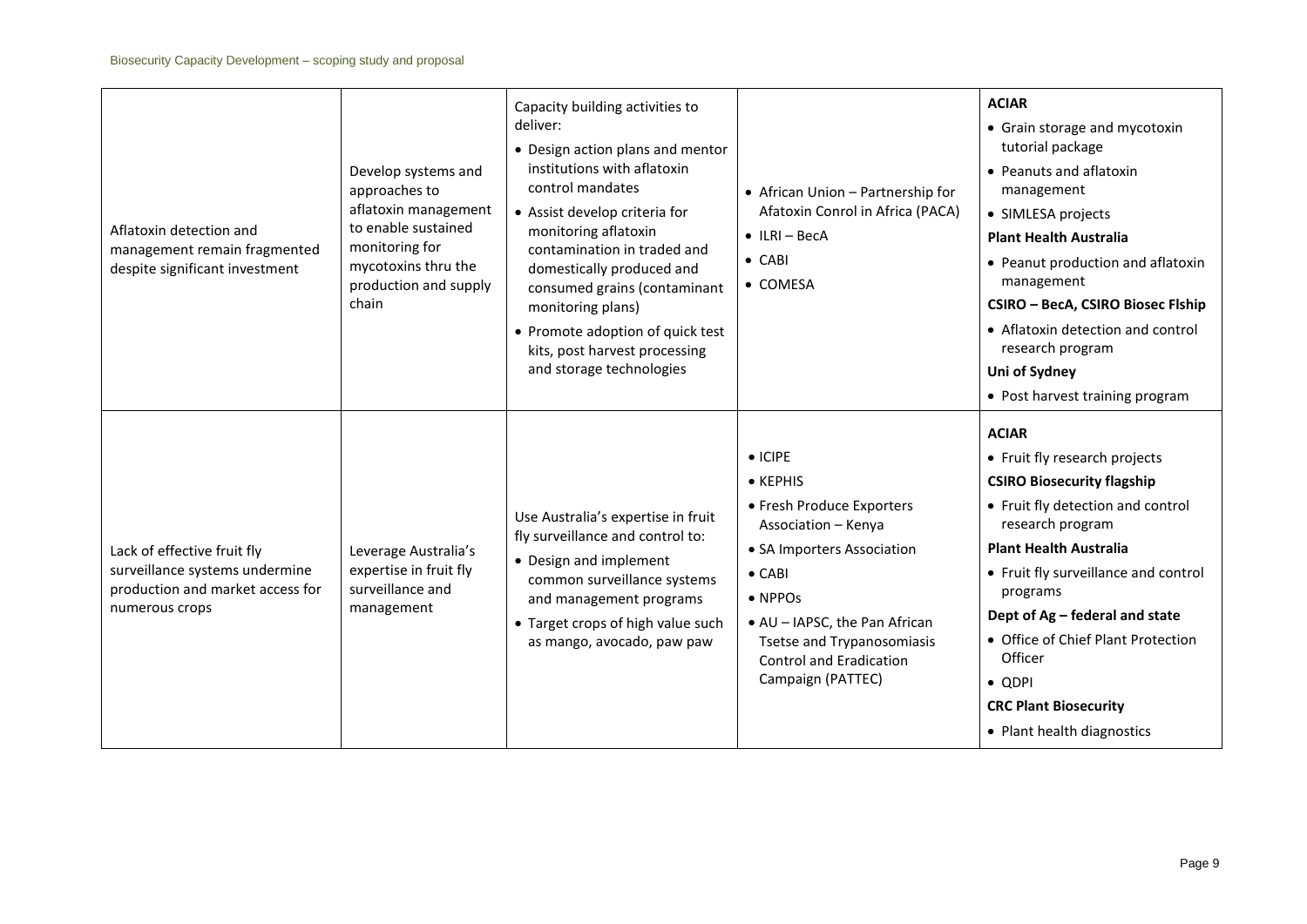#### **African Agencies Consulted**

African Union - Rural Economy Division (DREA) Various areas including:

- Partnership for Aflatoxin Control for Africa (PACA)
- Pan Africa Tsetse and Trypanosomiasis Eradication Campaign (PATTEC)
- Pan African Veterinary Vaccine Centre (PANVAC)
- Inter African Bureau for Animal Resources (IBAR)

#### CABI – CABI Africa

COMESA – Common Market for Eastern and Southern Africa

ACTESA – Alliance for Commodity Trade in Eastern and Southern

ILRI – International Livestock Research Institute

BeCA – Biosciences Eastern and Central Africa

AATF – African Agricultural Technology Foundation

ISAAA – International Service for the Acquisition of Agribiotechnology Applications

KEPHIS – Kenya Plant Health Inspection Service

FAO – Food and Agriculture Organization

ASARECA – Association for strengthening Agricultural Research in Eastern and Central Africa

**Annex 1**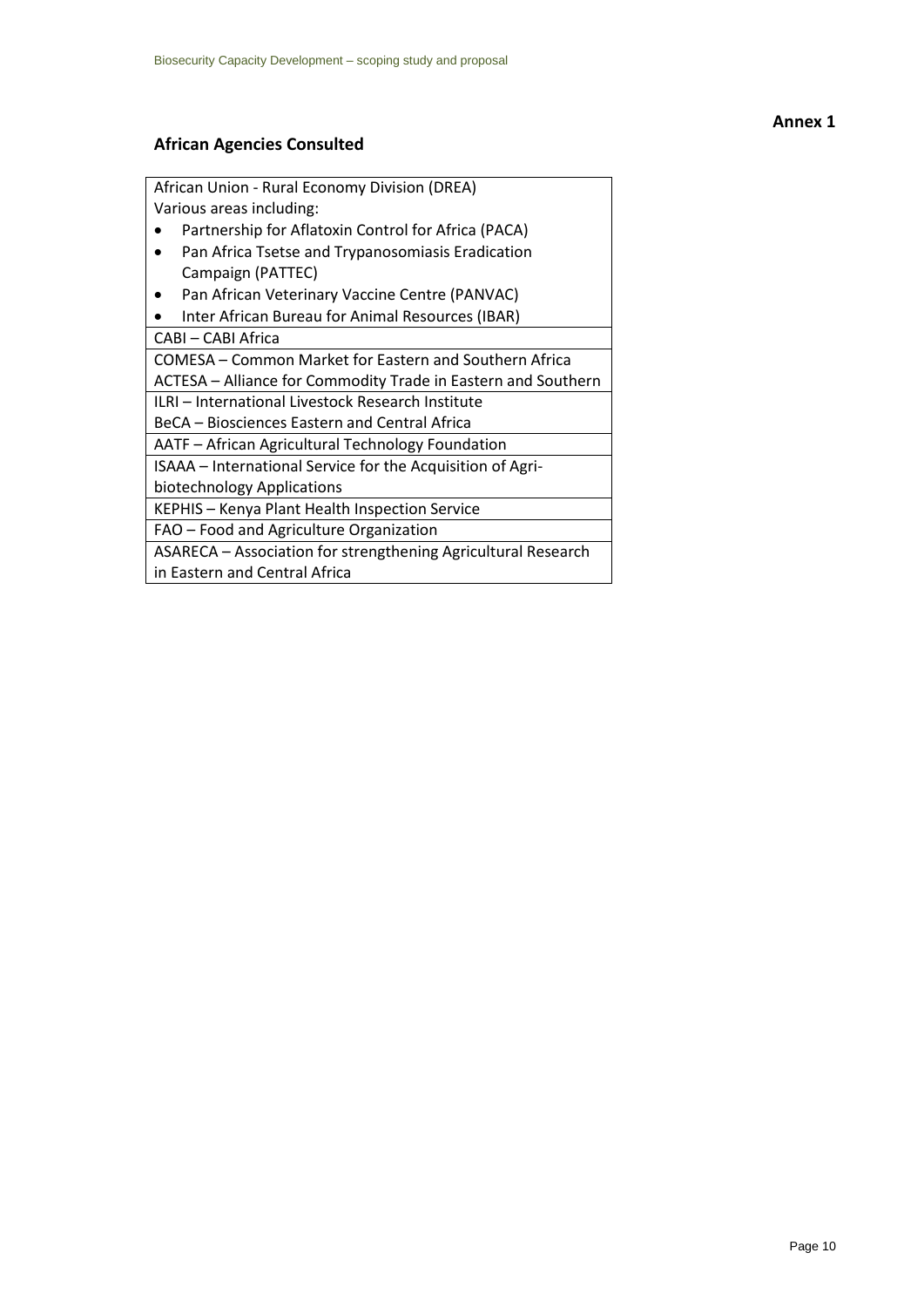## **Australian Biosecurity and Related Agencies and Institutions\***

\*Note this listing provides a partial snapshot of Australian biosecurity related organisations. Listing does not indicate these organisations are partners in the AIFSC Biosecurity Initiative.

| <b>Agency</b>                                                                                                                            | <b>Biosecurity Functions</b>                                                                                                                                                                                                                                                                                                                                                                                                                                                                                                                                                                                                                    | <b>Capacity Building Activities/Linkages</b>                                                                                                                                                                                                                                                                                                                                                                                                                                                                                                                                                                                                                                                                                                                                                                                                                                        |
|------------------------------------------------------------------------------------------------------------------------------------------|-------------------------------------------------------------------------------------------------------------------------------------------------------------------------------------------------------------------------------------------------------------------------------------------------------------------------------------------------------------------------------------------------------------------------------------------------------------------------------------------------------------------------------------------------------------------------------------------------------------------------------------------------|-------------------------------------------------------------------------------------------------------------------------------------------------------------------------------------------------------------------------------------------------------------------------------------------------------------------------------------------------------------------------------------------------------------------------------------------------------------------------------------------------------------------------------------------------------------------------------------------------------------------------------------------------------------------------------------------------------------------------------------------------------------------------------------------------------------------------------------------------------------------------------------|
| <b>Australian</b><br><b>Government</b><br><b>Department of</b><br><b>Agriculture</b> ,<br><b>Fisheries and</b><br><b>Forestry (DAFF)</b> | Develops and implements policy, specific<br>regulatory functions and operations<br>supporting Australian agri-food<br>industries; delivers a range of<br>international biosecurity capacity<br>activities esp to animal, plant health<br>regulatory agencies.<br><b>Border Operations: Regulatory functions</b><br>in import and export management of<br>agri-food products<br><b>Plant Division: Plant Biosecurity,</b><br><b>Australia Chief Plant Protection Office</b><br><b>Animal Division: Animal biosecurity,</b><br><b>Australia Chief Veterinary Office</b><br>Food Division: Food export operations<br>(mainly meat, dairy and fish) | <b>Australian Fumigation Assurance Scheme</b><br>$\bullet$<br>- international capacity building for heat<br>and fumigation treatments for cargo<br>International Plant Health Program -<br>international capacity building esp for<br>plant health surveillance<br>systems/remote diagnostics etc<br>Plant biosecurity risk assessments<br>$\bullet$<br>Plant biosecurity import/export<br>$\bullet$<br>operations<br><b>Plague Locust Commission</b><br><b>National Plant Health</b><br>$\bullet$<br>Animal Pre-Border Program -<br>$\bullet$<br>international capacity building esp for<br>animal health surveillance systems<br>Animal biosecurity risk assessments<br>$\bullet$<br>Animal and biological biosecurity<br>$\bullet$<br>import/export operations<br><b>National animal health</b><br>$\bullet$<br>Food export operations and certification;<br>Codex contact point |
| <b>Food Standards</b><br><b>Australia New</b><br><b>Zealand (FSANZ)</b>                                                                  | Bi-national food standards setting<br>agency; develops food standards and<br>undertakes food safety risk assessments                                                                                                                                                                                                                                                                                                                                                                                                                                                                                                                            | Delivers several international food regulation<br>and safety capacity building projects<br>including for APEC.                                                                                                                                                                                                                                                                                                                                                                                                                                                                                                                                                                                                                                                                                                                                                                      |
| <b>Office of the Gene</b><br><b>Technology</b><br><b>Regulator (OGTR)</b>                                                                | Establishes and overseas enforcement of<br>regulations governing genetically<br>modified organisms in Australia including<br>regulatory, standards, guidelines, risk<br>assessment                                                                                                                                                                                                                                                                                                                                                                                                                                                              | Delivers several international gene<br>technology regulation and safety capacity<br>building projects including several associated<br>with African countries                                                                                                                                                                                                                                                                                                                                                                                                                                                                                                                                                                                                                                                                                                                        |
| <b>CSIRO</b>                                                                                                                             | Australia's national research organisation<br>is involved in a wide range of agriculture<br>and biosecurity research programs.                                                                                                                                                                                                                                                                                                                                                                                                                                                                                                                  | Various Divisions run programs targeting<br>٠<br>animal, plant health or food safety.<br>Has recently established a <b>Biosecurity</b><br>$\bullet$<br>Flagship<br>Runs the CSIRO-AusAID African Food<br>Security Initiative aims to lift food<br>security and agricultural productivity in<br>Africa through research and capacity<br>building                                                                                                                                                                                                                                                                                                                                                                                                                                                                                                                                     |
| Co-operative<br><b>Research Centres</b>                                                                                                  | Australian Government initiative that<br>supports end user driven research<br>collaborations to address major                                                                                                                                                                                                                                                                                                                                                                                                                                                                                                                                   | Includes the Invasive Animals CRC and Plant<br>Biosecurity CRC each with its own set of<br>public and private partners and key                                                                                                                                                                                                                                                                                                                                                                                                                                                                                                                                                                                                                                                                                                                                                      |